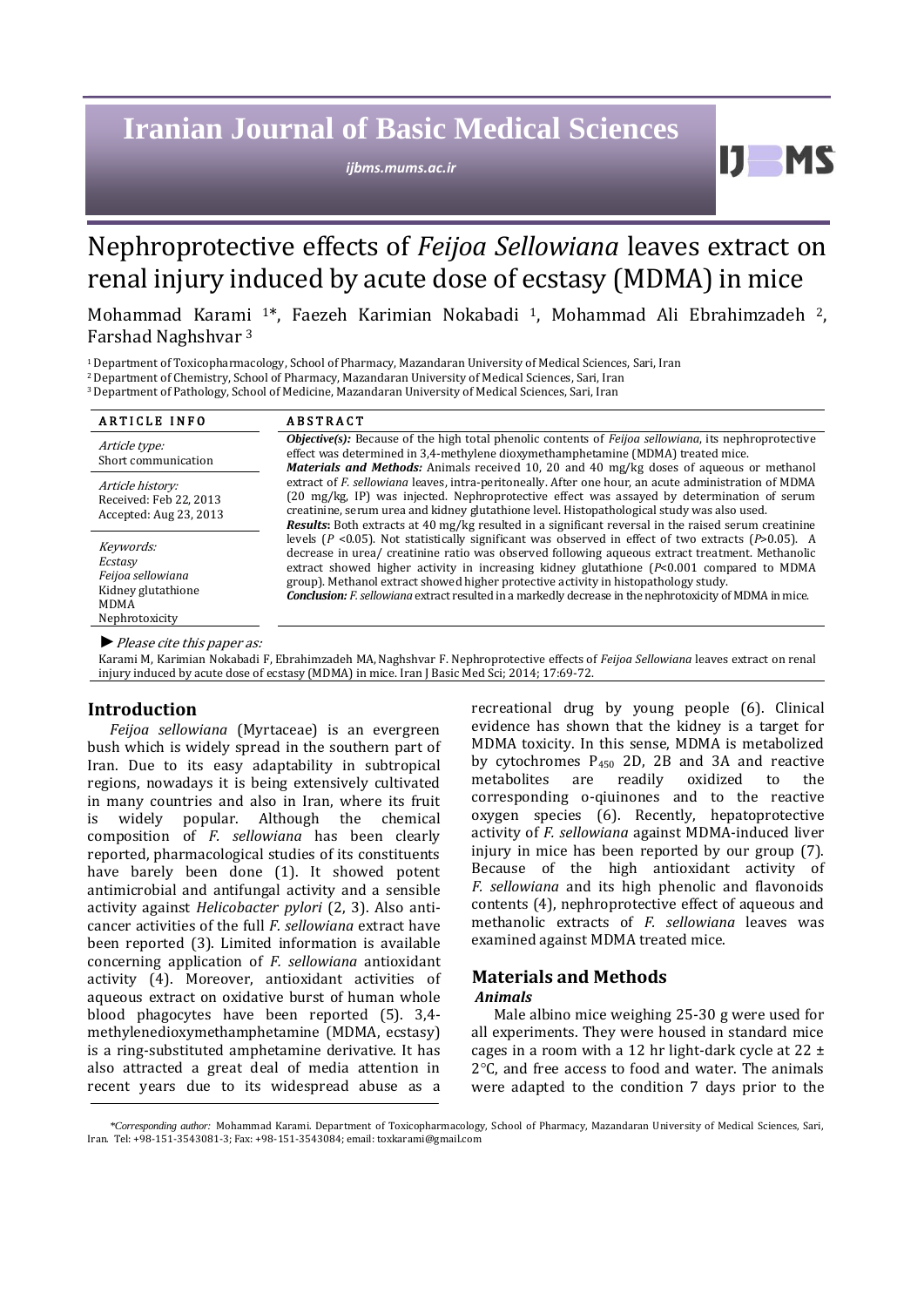

**Table 1.** Biochemical analyses of the kidney glutathione and serum samples treated by aqueous and methanolic extracts of *Feijoa sellowiana* leaves

| Groups             | Dose                     | Kidney glutathione           | Serum creatinine   | Serum urea         | Urea / Creatinine    |
|--------------------|--------------------------|------------------------------|--------------------|--------------------|----------------------|
|                    | (mg/ kg, IP)             | $\frac{\mu}{g}$              | (mg/dl)            | (mg/dl)            | ratio                |
| Control group      | $\overline{\phantom{a}}$ | 22.08                        | 1.17               | 20.04              | 17.13                |
| MDMA treated       | 20                       | 6.46c                        | 2.09c              | 49.19 $\degree$    | 23.53c               |
| Aqueous extract    | 10                       | 6.70c                        | $2.03$ cns         | $40.13 \text{ cf}$ | 19.77be              |
| Aqueous extract    | 20                       | 9.50c                        | 1.98cns            | $37.86$ cf         | $19.12$ af           |
| Aqueous extract    | 40                       | $13.08 \text{ }^{\text{cf}}$ | 1.78 <sup>bd</sup> | $32.22 \text{ cf}$ | 18.10 <sup>nsf</sup> |
| Methanolic extract | 10                       | 5.03c                        | $2.05$ cns         | 44.50 $cf$         | 21.70 <sup>bd</sup>  |
| Methanolic extract | 20                       | 14.39 cf                     | $2.02 \text{ cm}$  | $42.74 \text{ cf}$ | $21.16^{bd}$         |
| Methanolic extract | 40                       | 18.87 af                     | 1.69 <sup>bd</sup> | $36.85$ cf         | 21.80 <sup>bd</sup>  |

a, b and c represent significance at *P*<0.05, *P*<0.01 and *P*<0.001 levels, respectively, when compared to normal saline control (10 ml/ kg, IP) d, e and f represent significance at *P*<0.05, *P*<0.01 and *P*<0.001 levels, respectively when compared to MDMA treated group, ns represents non significance when compared to normal saline and MDMA treated control groups

beginning of the experiment. The experiments were performed during the day time (08:00-16:00 hr). Each animal was used only once. A research proposal was prepared according to the guidelines of the Committee for the Purpose of Control and Supervision of Experiments on Animals (CPCSEA). The Institutional Animal Ethics Committee (IAEC) of Mazandaran University of Medical Sciences, Mazandaran, Iran also approved the proposal.

## *Extract preparation*

*F. sellowiana* leaves were collected from Fajr Citrus Experimental Institute in autumn, 2011. Leaves were dried at room temperature and coarsely grounded. Powder was extracted at room temperature by percolation with methanol (400 ml, 3 times) or water (400 ml, 3 times), separately. The resulting extracts were concentrated using a rotary vacuum until a crude solid extract was obtained. Extracts were dispersed in normal saline as vehicle for pharmacological studies.

## *Experimental design*

Animals were divided in eight groups each one consisted of five male mice. Normal saline (10 ml/kg, IP) was administered to group I, which served as negative control or control group (8).While group II was injected with MDMA (20 mg/ kg, IP) which served as MDMA group. The remaining six groups (10. Aqueous; 20. Aqueous; 40. Aqueous) and (10. Methanolic; 20. Methanolic; 40. Methanolic) were injected with 10, 20 and 40 mg/kg IP of either aqueous or methanolic extract of leaves, respectively. After one hour, animals received an acute dose of MDMA (20 mg/kg, IP) dispersed in normal saline.

#### *Biochemical analyses*

Animals were fasted overnight but distilled water was available *ad libitum*. Twenty-four hours postinduction, mice were sacrificed using inhaled diethyl ether anaesthesia. Blood samples, obtained directly from the heart chamber of the anaesthetized mice, were left for complete clotting for about 5 hr before they were centrifuged with Uniscope Laboratory Centrifuge (Model SM 112, Surgifriend Medicals, England) at 3000 rpm for 20 min in order to separate the serum. The serum was carefully separated into new, well labeled, corresponding plain sample bottles at room temperature Serum urea and creatinine were estimated by Berthelot method (Urease enzymatic method) and Jaffe's reaction, respectively, on standard diagnostic test kits of Zist Chimie (Tehran, Iran). Reduced glutathione was estimated according to the method described by Ellman et al (9). The yellow color developed was measured at 412 nm (UV- Visible EZ201, Perkin Elmer: USA).

#### *Histopathological studies*

Mice were sacrificed and their kidneys were removed for histopathological examination. The kidneys were completely excised and any extraneous tissue was omitted. Multiple samples were then taken from each kidney (mean size: 3 mm) and placed in 10% neutral buffered formalin. It was then processed into 4-5 μm thick sections stained with hematoxylin-eosin and observed under photomicroscope (Model N - 400ME, CEL-TECH Diagnostics, Hamburg, Germany).

#### *Statistical analysis*

Statistical analysis was performed using SPSS for Windows (Ver.10, SPSS, Inc., Chicago, USA). Data were analyzed by one-way analysis of variance (ANOVA) followed by Tukey multiple comparison post test and expressed as mean ± SD. *P*< 0.05 was considered to be significant.

## **Result**

## *Serum urea*

All data are presented in Table 1. As compared to control group, a significant increase in serum urea level was observed in MDMA treated group (*P* <0.001, Table 1). 10. aqueous and 20. aqueous groups showed a significant dose depended decrease in blood urea levels as compared to MDMA treated group (*P*<0.001). Aqueous extract showed higher activity than methanolic extract in lowering serum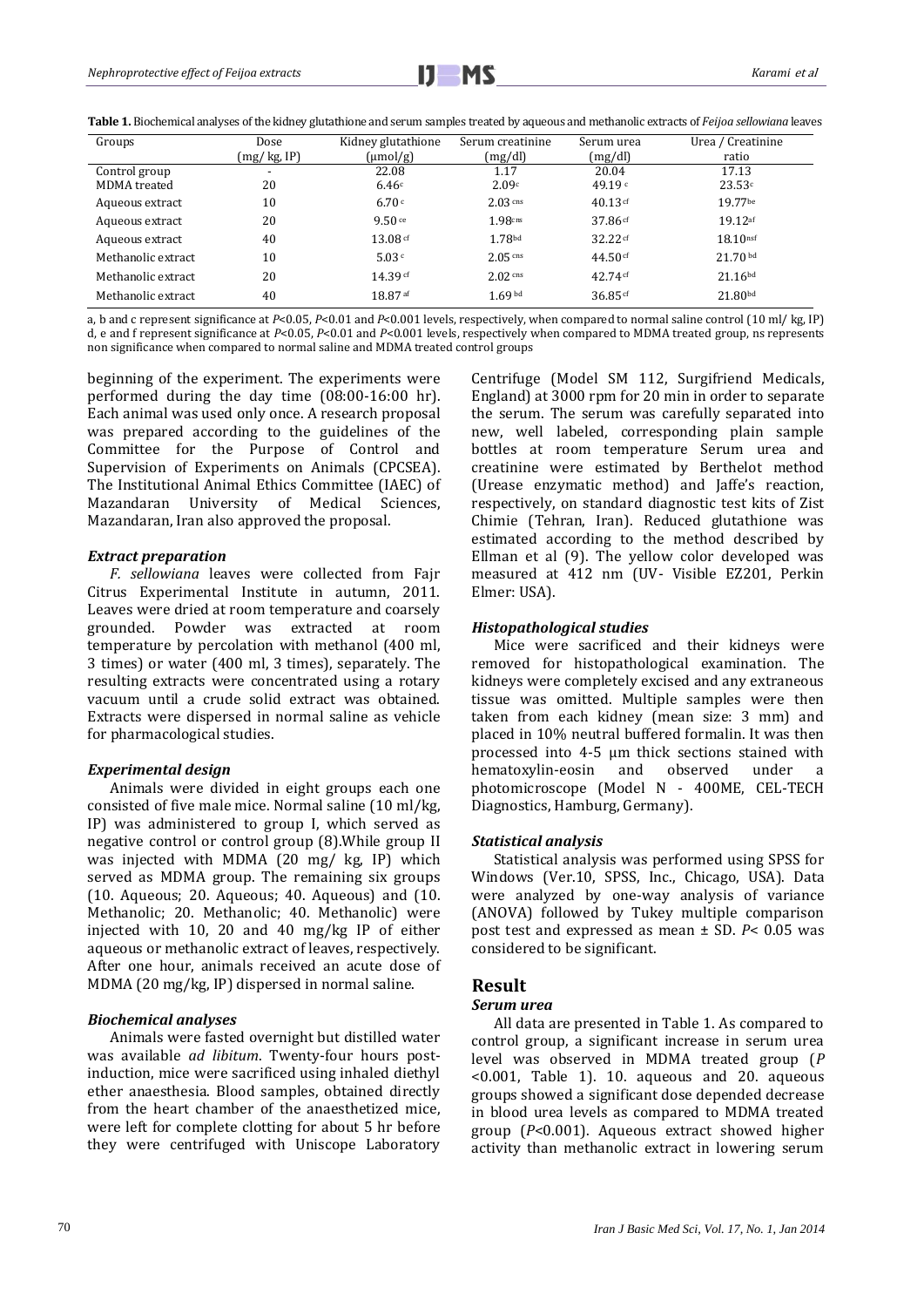

**Figure 1.** Photomicrograph of lobules from control, MDMA groups and 20. aqueous extract of extract *sellowiana* leaves treated kidney. Left is a representative section of a normal kidney (a), Second, an acute 20 mg/kg, IP of MDMA treated mice kidney (b) Third is a single dose of 20 mg/kg of aqueous extract of leaves, one hour before MDMA injection (c) and the fourth is a single dose of 20 mg/kg of methanolic extract of leaves, one hour before MDMA injection (d) Hematixylin and eosin (X25)

urea concentration but this effect was not statistically significant (*P* >0.05).

#### *Serum creatinine*

All data are presented in Table 1. MDMA treated group showed a significant increase in serum creatinine level when compared to control group (*P*< 0.001, Table 1). It was shown that, 40. aqueous and 40. methanolic groups resulted in a significant reversal in the raised serum creatinine levels when compared to MDMA treated group (*P*<0.05, Table 1). Other groups did not show any statistically significant activity as compared to MDMA treated group (*P*>0.05). The effect was dose dependent but only the highest dose in each groups showed statistically significant activity.

## *Urea / Creatinine ratio*

Serum urea / serum creatinine ratio which is a more useful indicator, was also calculated and presented in Table 1. As compared to control group, a significant increase in this ratio was observed in MDMA treated group (*P*<0.001). It was recorded that, 10. Aqueous group, and 20. Aqueous groups showed a significant decrease in urea / creatinine ratio as compared to MDMA treated group, respectively. Also, 40. Aqueous extract group was completely effective as It reversed this ratio to normal value (18.10 *vs*. 17.13, *P*>0.05). Methanolic extracts showed a weak activity in lowering this ratio (*P*<0.05, as compared to MDMA group).

### *Kidney glutathione*

As shown in Table 1, MDMA treated group showed a significant decrease in glutathione level when compared to control group ( $P<0.001$ ). Extracts showed a significant and dose depended increase in kidney glutathione as compared to MDMA treated group. Methanolic extract groups showed higher activity in increasing kidney glutathione. Moreover**,**  40. Methanolic extract as the most potent extract, increased glutathione level from 6.46 (MDMA treated group) to 18.87 µmol/g (*P*< 0.001, as compared to MDMA group). Normal value was 22.08 µmol/g (*P*< 0.05, as compared to control group).

### *Light microscope observation*

Light microscope histopathological studies showed significantly decrease in the kidney cellular damage, including necrosis; hemorrhage and edema by aqueous extract treated groups (Figure 1.c) as compared to MDMA treated and control groups (Figures 1a and 1b).

## **Discussion**

MDMA is believed to be the primary toxic constituent that is present in ecstasy. Other toxic constituents have been also identified including MDA (3, 4 methylenedioxy amphetamine) and DOM (4 methyl-2,5-dimethoxy amphetamine). MDMA was also shown to be an inhibitor of glutathione peroxidase, which catalyzed the destruction of  $H_2O_2$ of lipid hydroperoxidase by reduced glutathione. Therefore, with inhibition of glutathione peroxidase, there is a reduction in GSH which results in an accelerated lipid peroxidation (10, 11). Antioxidants such as vitamin E and selenium have been proposed to prevent membrane damage of lipid peroxidation not only through glutathione peroxidase but also by allowing hydrogen to be abstracted from their own structure rather than from the allylic hydrogen of on unsaturated lipid, thus interrupting with the free radical chain reaction (12). Treatment with aqueous extract of *F. sellowiana* leaves showed a significant decrease in the toxicity of MDMA in treated mice (Figure 1c). Accumulation of *Feijoa* extract components in the kidney as the target organ for toxicity, may be a reason for this protection (13). Our study improved renal protective activity (Table 1). This could be a result of *F. sellowiana* extract receptor binding, which is sufficient to affect different cells (14). This may be through the mechanism mentioned above as well as good reductive capability of extract to reduce Fe+3 to Fe+2